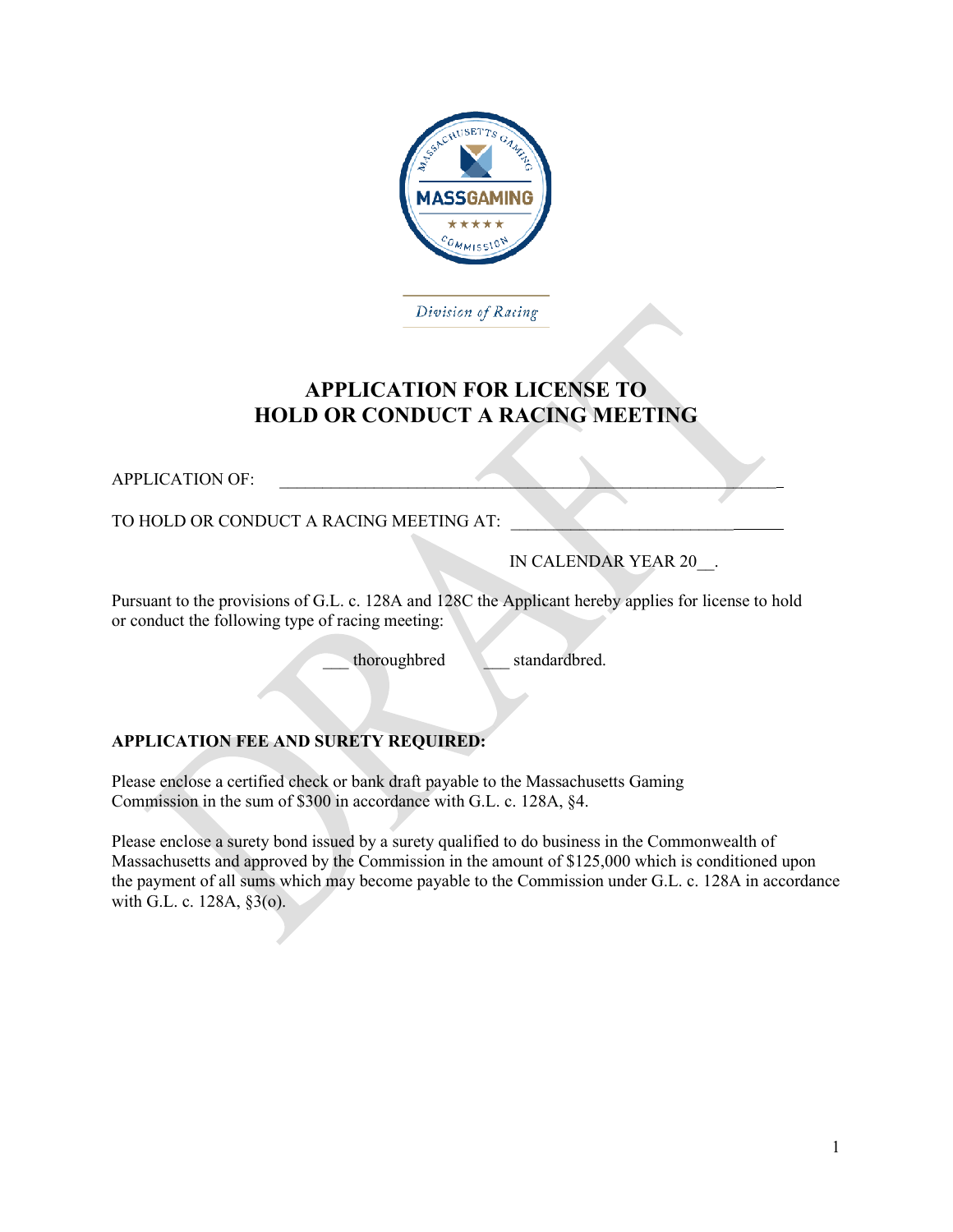### SECTION 1: BACKGROUND INFORMATION

- **1.1.** Applicant's name:
- **1.2.** Applicant is (check one):
	- \_\_\_\_\_\_ An individual
	- \_\_\_\_\_\_ A limited partnership (LP)
	- An unincorporated association
	- \_\_\_\_\_\_ A general partnership
	- \_\_\_\_\_\_ A trust
	- \_\_\_\_\_\_ A corporation
	- \_\_\_\_\_\_ A limited liability company (LLC)
	- \_\_\_\_\_\_ Other (specify: \_\_\_\_\_\_\_\_\_\_\_\_\_\_\_\_\_\_\_\_\_\_\_\_)
- **1.3.** Name and contact information (including email) for the individual who will serve as the primary contact for the Applicant:

 $\mathcal{L}=\{1,2,3,4,5,6,6,7,10\}$ 

 $\mathcal{L}_\mathcal{L} = \mathcal{L}_\mathcal{L} = \mathcal{L}_\mathcal{L} = \mathcal{L}_\mathcal{L} = \mathcal{L}_\mathcal{L} = \mathcal{L}_\mathcal{L} = \mathcal{L}_\mathcal{L} = \mathcal{L}_\mathcal{L} = \mathcal{L}_\mathcal{L} = \mathcal{L}_\mathcal{L} = \mathcal{L}_\mathcal{L} = \mathcal{L}_\mathcal{L} = \mathcal{L}_\mathcal{L} = \mathcal{L}_\mathcal{L} = \mathcal{L}_\mathcal{L} = \mathcal{L}_\mathcal{L} = \mathcal{L}_\mathcal{L}$ 

 $\mathcal{L}=\mathcal{L}=\mathcal{L}=\mathcal{L}=\mathcal{L}=\mathcal{L}=\mathcal{L}=\mathcal{L}=\mathcal{L}=\mathcal{L}=\mathcal{L}=\mathcal{L}=\mathcal{L}=\mathcal{L}=\mathcal{L}=\mathcal{L}=\mathcal{L}=\mathcal{L}=\mathcal{L}=\mathcal{L}=\mathcal{L}=\mathcal{L}=\mathcal{L}=\mathcal{L}=\mathcal{L}=\mathcal{L}=\mathcal{L}=\mathcal{L}=\mathcal{L}=\mathcal{L}=\mathcal{L}=\mathcal{L}=\mathcal{L}=\mathcal{L}=\mathcal{L}=\mathcal{L}=\mathcal{$ 

 $\mathcal{L} = \{ \mathcal{L} \mid \mathcal{L} \in \mathcal{L} \}$  , where  $\mathcal{L} = \{ \mathcal{L} \mid \mathcal{L} \in \mathcal{L} \}$ 

 $\mathcal{L}_\mathcal{L} = \mathcal{L}_\mathcal{L} = \mathcal{L}_\mathcal{L} = \mathcal{L}_\mathcal{L} = \mathcal{L}_\mathcal{L} = \mathcal{L}_\mathcal{L} = \mathcal{L}_\mathcal{L} = \mathcal{L}_\mathcal{L} = \mathcal{L}_\mathcal{L} = \mathcal{L}_\mathcal{L} = \mathcal{L}_\mathcal{L} = \mathcal{L}_\mathcal{L} = \mathcal{L}_\mathcal{L} = \mathcal{L}_\mathcal{L} = \mathcal{L}_\mathcal{L} = \mathcal{L}_\mathcal{L} = \mathcal{L}_\mathcal{L}$ 

- **1.4.** Trade name or d/b/a (if applicable):
- **1.5.** Address of principal office:
- **1.6.** Mailing address (if different):
- **1.7.** Location of the proposed racetrack (include address if available):
- **1.8.** County in which proposed racetrack is located:
- **1.9.** Contact Information for Applicant's lead attorney:

Name:

Address: \_\_\_\_\_\_\_\_\_\_\_\_\_\_\_\_\_\_\_\_\_\_\_\_\_\_\_\_\_\_\_\_\_\_\_\_\_\_\_\_\_\_\_\_\_\_\_\_\_\_\_\_\_\_\_\_\_\_\_\_\_\_\_\_\_\_\_\_

Email address: \_\_\_\_\_\_\_\_\_\_\_\_\_\_\_\_\_\_\_\_\_\_\_\_\_\_\_\_\_\_\_\_\_\_\_\_\_\_\_\_\_\_\_\_\_\_\_\_\_\_\_\_\_\_\_\_\_\_\_\_\_\_\_

Phone number: \_\_\_\_\_\_\_\_\_\_\_\_\_\_\_\_\_\_\_\_\_\_\_\_\_\_\_\_\_\_\_\_\_\_\_\_\_\_\_\_\_\_\_\_\_\_\_\_\_\_\_\_\_\_\_\_\_\_\_\_\_\_\_

Board of Bar Overseers number: \_\_\_\_\_\_\_\_\_\_\_\_\_\_\_\_\_\_\_\_\_\_\_\_\_\_\_\_\_\_\_\_\_\_\_\_\_\_\_\_\_\_\_\_\_\_\_\_\_

<span id="page-1-0"></span>**1.10.** Is Applicant incorporated, organized, or otherwise in Massachusetts?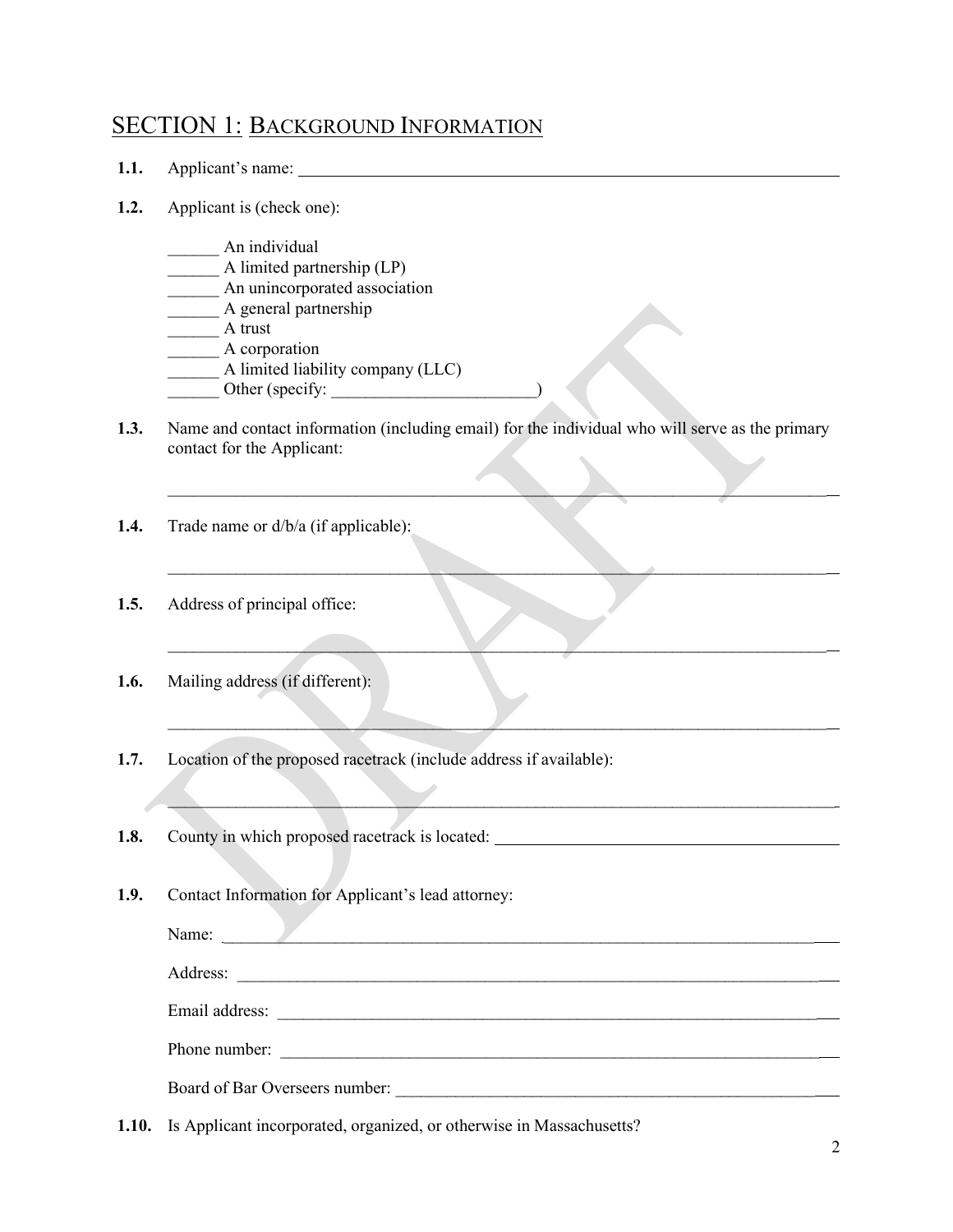\_\_\_\_ YES \_\_\_\_ NO

If the answer to this question is yes, please attach as **Exhibit [1.11](#page-1-0)** all organizational documents filed with the Secretary of the Commonwealth or otherwise.

If the answer to this question is no, submit as **Exhibi[t 1.11](#page-1-0)** a statement providing the state of incorporation or organization, the entity's qualification to do business in Massachusetts, and the name and address of the registered agent for service of process in Massachusetts.

*If Applicant is an individual, skip this question.* 

**In completing sections 2 through 5, please consider the following. As described in G.L. c. 128A, § 3(i), in reviewing this application, the Commission will take into consideration, in addition to any other appropriate and pertinent factors, the following: the financial ability of an applicant to operate a race track; the maximization of state revenues; the suitability of racing facilities for operation at the time of the year for which racing dates are assigned; the circumstance that large groups of spectators require safe and convenient facilities; the interest of members of the public in racing competition honestly managed and of good quality; the necessity of having and maintaining proper physical facilities for racing meetings and the necessity of according fair treatment to the economic interest and investments of those who in good faith have provided and maintain such facilities.**

### SECTION 2: PROJECT SUMMARY AND FINANCING

- <span id="page-2-0"></span>**2.1.** Please attach as **Exhibit [2.1](#page-2-0)** a complete description of the proposed premises and facilities, including any accompanying amenities and/or attractions. Please also attach any renderings or photographs depicting the area and/or vision for the proposed project.
- <span id="page-2-1"></span>**2.2.** Submit as **Exhibit [2.2](#page-2-1)** as much of the following information related to the proposal as is available.
	- (a) Grandstand:
		- (1) Seating capacity, including box seats, reserved seats, general admission, and total seating capacity.
		- (2) Will the Grandstand be enclosed?
		- (3) Will the Grandstand be heated?
		- (4) Will any portion of Grandstand be air conditioned?
		- (5) Type of construction of Grandstand.
		- (6) Ground area covered by the Grandstand.
	- (b) Club House
		- (1) Seating capacity, including box seats, reserved seats, general admission, and total seating capacity.
		- (2) Will the Club House be enclosed?
		- (3) Will the Club House be heated?
		- (4) Will any portion of the Club House be air conditioned?
		- (5) Type of construction of Club House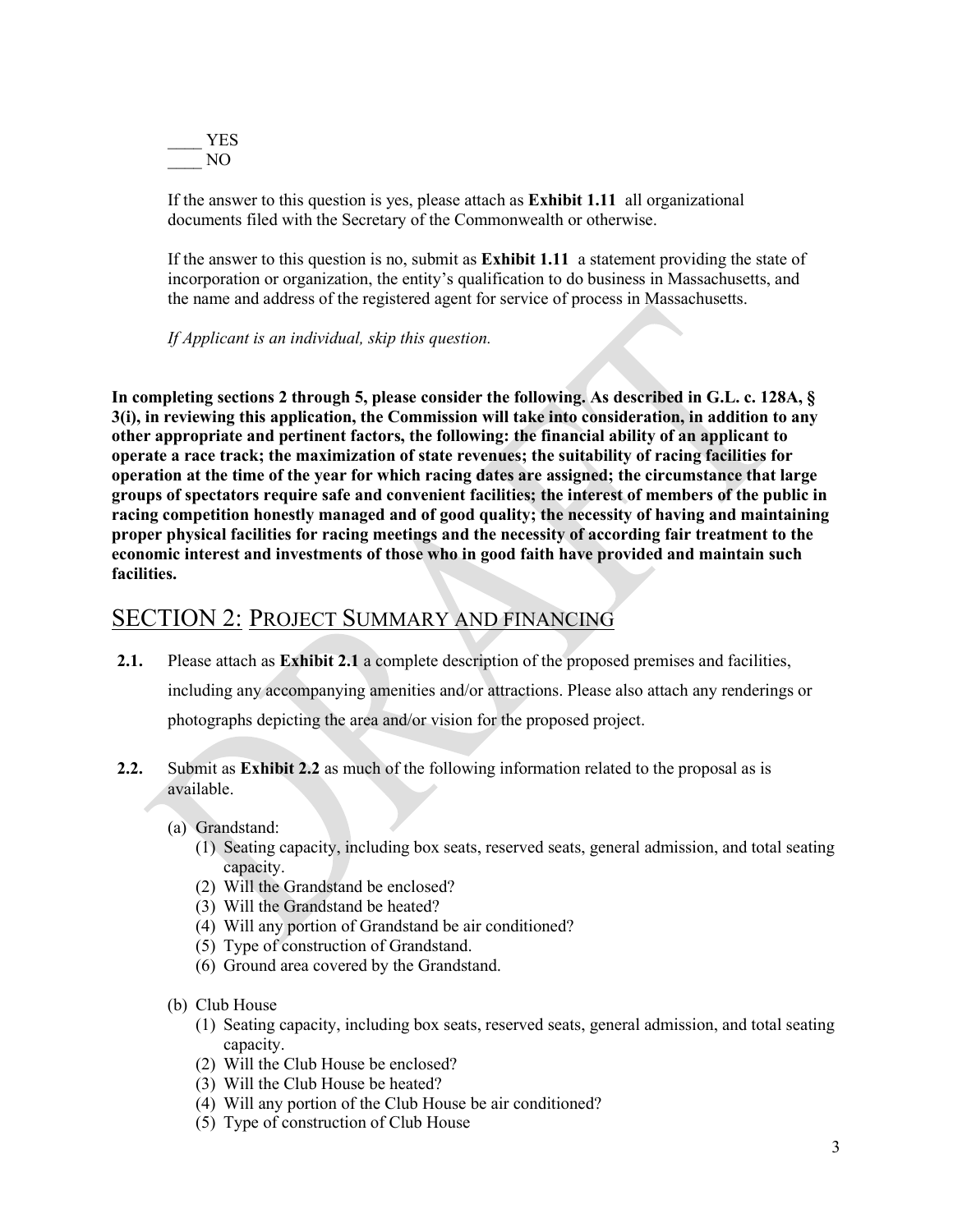- (6) Ground area covered by the Club House
- (c) Bleachers
	- (1) Seating Capacity
	- (2) Type of construction of Bleachers
	- (3) Ground area covered by the Bleachers
- (d) Parking Space:
	- (1) Area
	- (2) Automobile capacity
	- (3) Will parking area be lighted?
	- (4) Is parking area treated? And if so how?
	- (5) Is parking area numbered?
	- (6) Is charge made for parking? And if so how much?
	- (7) Are the parking area and walkways cleared of snow and ice?
- (e) Number of pari-mutuel ticket windows/kiosks anticipated and approximate locations.
- (f) Description of anticipated restrooms for patrons of in Grandstand, Club House and/or other locations.
- (g) Description of anticipated system of sewerage disposal. If not connected to public sewer, give details of system used.
- (h) Description of anticipated number of outlets for fresh, pure drinking water for patrons in grandstand, clubhouse and/or other locations.

*Please note: the Commission may condition any license award on Applicant completely and satisfactorily answering this question.*

- **2.3.** Submit as Exhibit **2.3** as much of the following information as is available:
	- (a) Size of track
	- (b) Number of chutes
	- (c) Number of stables
	- (d) Number of stalls
	- (e) Number of tack rooms
	- (f) Number of tack rooms heated
	- (g) Number of shower baths in stable area
	- (h) Toilet facilities in stable area
	- (i) Fire protection in stable area including, number of sprinklers, number of fire alarm boxes, and other fire protective measures in stable area
	- (j) Recreation room
	- (k) Track kitchen, including seating capacity
	- (l) Size of jockey or driver's room and equipment available including number of shower baths, toilets, hot-boxes, etc.
	- (m) List of other accommodations, facilities or services in stable area.

*Please note: the Commission may condition any license award on Applicant completely and satisfactorily answering this question.*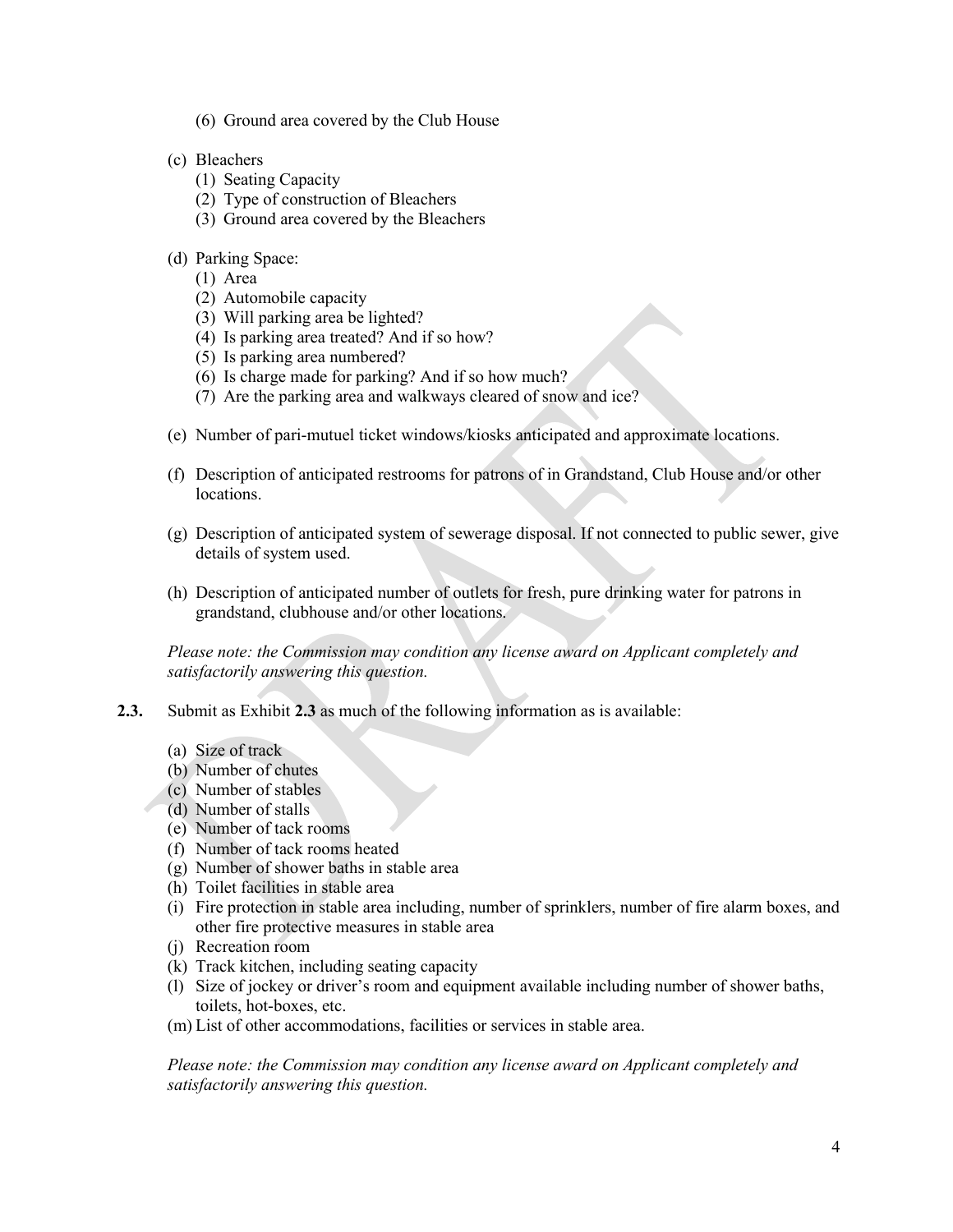**2.4.** List any other planned accommodations, amenities, facilities, or services to be offered. You may attach your response as **Exhibit 2.4** if more space is required.

 $\_$  , and the contribution of the contribution of the contribution of the contribution of  $\mathcal{L}_\text{max}$  $\_$  , and the contribution of the contribution of the contribution of the contribution of  $\mathcal{L}_\text{max}$  $\_$  , and the contribution of the contribution of the contribution of the contribution of  $\mathcal{L}_\text{max}$  $\_$  , and the contribution of the contribution of the contribution of the contribution of  $\mathcal{L}_\text{max}$ 

- <span id="page-4-0"></span>**2.5.** Submit as **Exhibit [2.5](#page-4-0)** a proposed construction timeline, and the name of Applicant's general contractor, if known.
- <span id="page-4-1"></span>**2.6.** Submit as **Exhibit [2.6](#page-4-1)** any traffic studies performed for the proposed project.
- **2.7.** Submit as **Exhibit 2.7** a statement of the total capital investment anticipated for the project, including the method used to calculate the figure, as well as any supporting documentation, analysis, or studies.
- **2.8.** Describe and attach as **Exhibit 2.8** the financing structure and plan for the proposed project including identifying all sources of capital. Include current capital commitments as well as plan and timing for meeting future capital needs.
- **2.9.** Submit as **Exhibit 2.9** a detailed budget of the total project cost. Identify separately construction costs (e.g.- labor, materials), design costs, legal and professional fees, consulting fees and all other development costs.
- **2.10.** Submit as **Exhibit 2.10** any economic impact or economic development studies performed relating to the project.
- **2.11.** Submit as **Exhibit 2.11** any feasibility, viability, or economic impact studies performed for the proposed project.

## SECTION 3: SCHEDULE OF PROPOSED RACES

**3.1.** Is this application for a license to hold or conduct racing meetings in calendar year 2023? (check one)

\_\_\_\_ YES \_\_\_\_ NO

If no, in what calendar year does the Applicant propose to hold or conduct racing meetings?

**3.2.** Pursuant to G.L. c. 128A, §§ 2(4)-(5) and 3, an application must state "the days on which it is intended to hold or conduct" a racing meeting, and "[t]he hours of each day between which it is intended to hold or conduct" racing.

Submit as **Exhibit 3.2** a statement of the date or dates on which Applicant intends to conduct a racing meeting or racing meetings, and the hours of each such day during which Applicant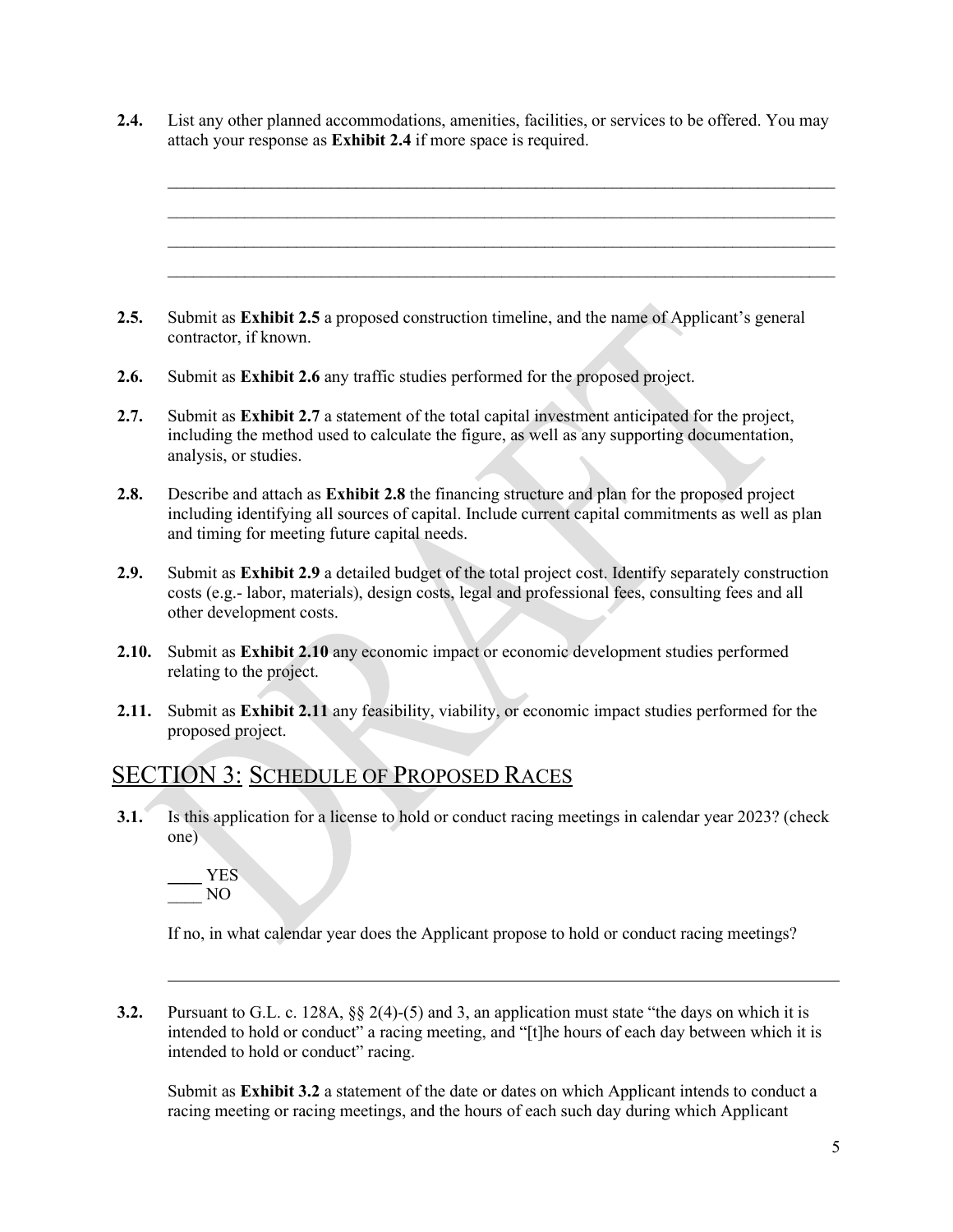intends to hold races. (Please note that a future licensee may file supplementary materials or amendments for new or additional license dates in accordance with G.L. c. 128A,  $\S$  2.)

### SECTION 4: NON-COMMISSION APPROVALS

<span id="page-5-0"></span>**4.1.** Have Applicant's proposed facility and premises been approved by local authorities in accordance with G.L. c. 128A, § 13A?

 YES \_\_\_\_ NO

Submit as **Exhibit [4.1](#page-5-0)** documentation of the Applicant's local approvals.

**4.2.** If Applicant has not obtained all local approvals required under G.L. c. 128A, § 13A, please explain the present circumstances including when the Applicant expects to obtain such approvals.



<span id="page-5-1"></span>**4.3.** Has horse racing been approved by vote in the county in which Applicant proposes to hold or conduct racing meetings, in accordance with G.L. c. 128A, § 14?

\_\_\_\_ YES \_\_\_\_ NO

Submit as **Exhibit [4.3](#page-5-1)** documentation of such county vote.

<span id="page-5-2"></span>**4.4.** Submit as **Exhibit [4.4](#page-5-2)** a schedule of any other state or Federal environmental, land use, hospitality-related, or other permits, licenses, or approvals required for the Applicant to construct and operate its facility. For each, please also describe the approval's relevance to Applicant's facility; documentation of any such approvals that have already been obtained; and, for any such approvals that have not yet been obtained, Applicant's progress towards and plans for acquiring them, including a detailed timeline.

*Please note: the Commission may impose a license condition requiring that the Applicant acquire all needed approvals.* 

# SECTION 5: QUALIFIERS AND SUITABILITY

**In evaluating this application, the Commission will consider whether the applicants are persons likely to conduct racing in accordance with approved practices and in a manner consistent with the public safety, health, morals, and welfare. See Bay State Harness Horse Racing & Breeding Ass'n,**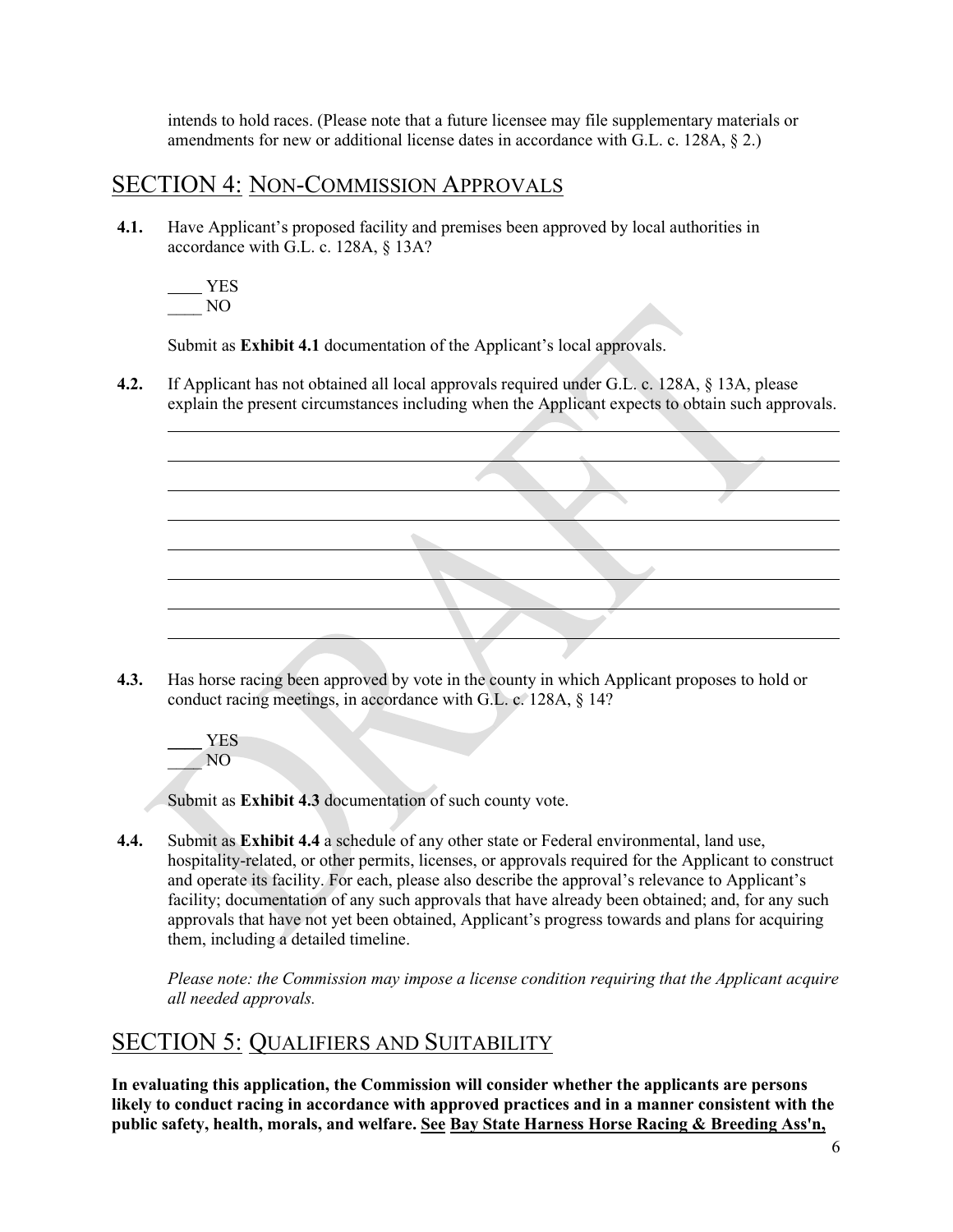**Inc. v. State Racing Comm'n, 342 Mass. 694, 699–700 (1961). Further, in accordance with G.L. c. 128A, § 3(i) the Commission must consider "the interest of members of the public in racing competition honestly managed . . . ." With these principles in mind, please respond to the following questions.** 

For purposes of completing this section, the term "qualifier" shall mean the following, respectively:

- (1) In case of an individual Applicant, the individual.
- (2) In case of a partnership Applicant, the partnership entity, and all individual and entity partners, including limited and silent partners.
- (3) In case of a corporate Applicant, the corporate entity, any associated holding or intermediary entities, and all officers, directors, and stockholders or beneficial owners of ten per cent or more of the stock.
- (4) In the case of an LLC Applicant, all members and managers of the LLC.
- (5) In the case of a trust Applicant, all trustees.
- (6) In the case of an unincorporated association Applicant, all members of the association.
- (7) In all cases, anyone other than a conventional institutional lender that is involved with the financing of the construction and/or operation of the proposed new facility.
- (8) In all cases, anyone who will have the ability to exercise influence or control over the construction or operation of the proposed new facility.
- **5.2.** Address suitability standards and forms to be used.
- **5.3.** Submit as **Exhibit 5.3** a list of all of Applicant's Qualifiers.
- **5.4.** If Applicant is a corporation, submit as **Exhibit 5.4** a statement showing:
	- (a) Class(es) of stock issued or to be issued;
	- (b) Par value;
	- (c) Votes per share;
	- (d) Number of shares of each class authorized;
	- (e) Number of shares of each class issued;
	- (f) Number of shares of each class subscribed; and
	- (g) Total number of shares of each class and the percentage of shares owned by the largest 10 shareholders.
- **5.5.** If Applicant is an LLC or other organized entity that does not issue stock, submit as **Exhibit 5.5** a schedule of ownership listing all members/managers and percentage of entity held. List beneficial owners, even if beneficial owners are not Qualifiers.
- **5.6.** If business entity is a partnership or other organized entity, submit as **Exhibit 5.6** a schedule listing the partners or others holding an interest and the percentage of the entity held. List beneficial owners, even if beneficial owners are not Qualifiers.
- **5.7.** Submit as **Exhibit 5.7** the following information for each of the Applicant's Qualifiers.
	- (a) For each individual Qualifier, provide the name place of birth, date of birth and legal residence of the Qualifier.
	- (b) For each entity Qualifier, provide the name and the details required for entity applicants by Questions 5.4-5.6.
- **5.8.** Please submit as **Exhibit 5.8** a document that identifies any existing racetrack or gaming facility which the Applicant and/or any of its qualifiers presently owns, operates, or has, or had, a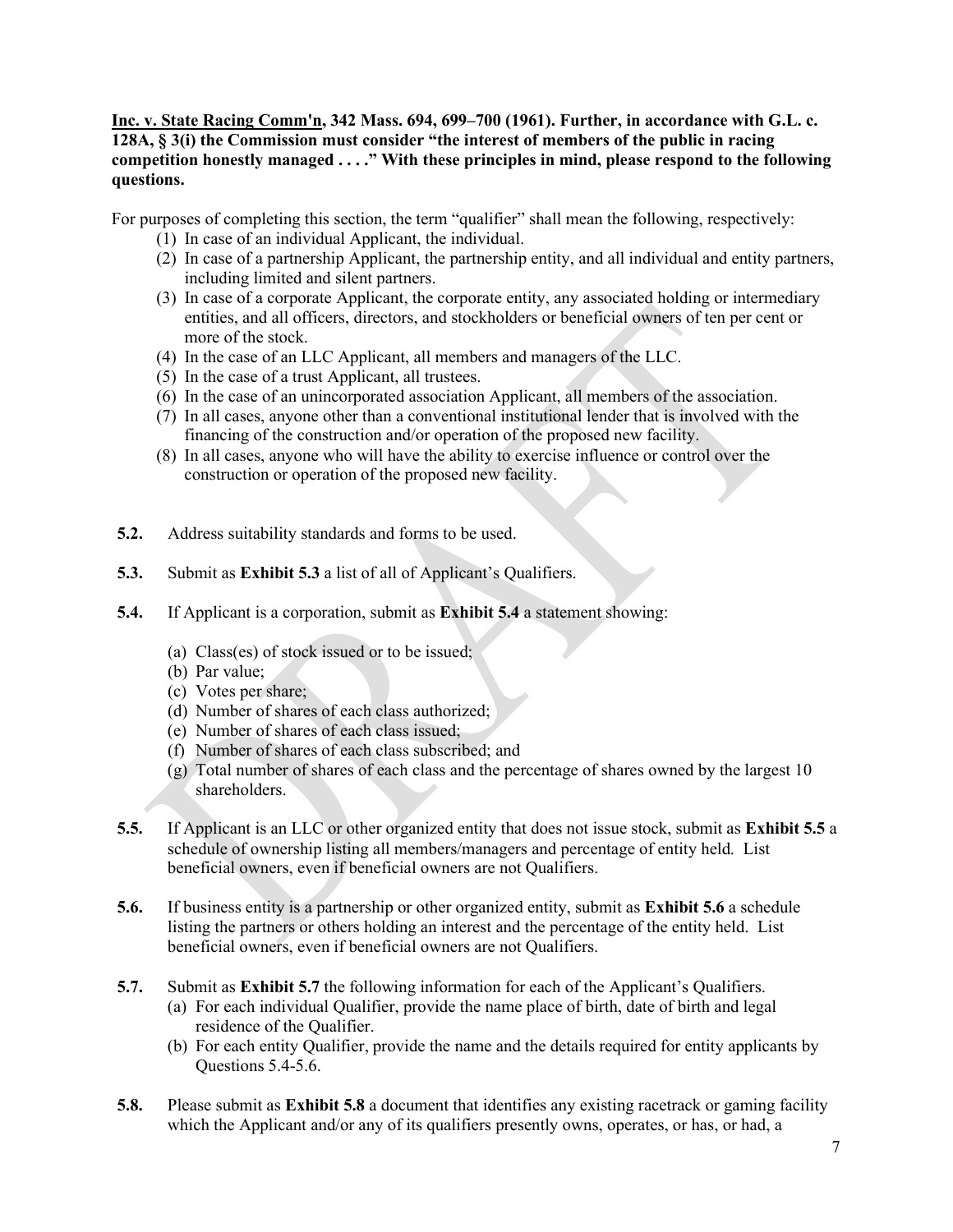financial or other interest. Additionally, please indicate whether any of the Applicant's qualifiers are presently qualifiers (or the equivalent) at any other racetrack or gaming facility.

**5.9.** Has Applicant or any of its Qualifiers ever had a financial or other interest in a racetrack or gaming license revoked or suspended by order of any governing authority, an application for a racing license or gaming license that was denied by a licensing authority, or conducted or participated in any racing meeting pari-mutuel wagering in a location where such racing or wagering was not authorized by law?

\_\_\_\_ YES \_\_\_\_ NO

If the answer to this question is yes, submit as **Exhibit 5.9** a thorough explanation of the circumstances of the revocation, suspension, denial, or unauthorized racing or wagering.

- **5.10.** Have voluntary proceedings in bankruptcy been instituted by, or have involuntary proceedings in bankruptcy ever been brought against the Applicant or any of its Qualifiers?
	- \_\_\_\_ YES \_\_\_\_ NO

If the answer to this question is yes, submit as **Exhibit 5.10** a list describing the name of the person or entity filing for bankruptcy, the type of petition filed in bankruptcy, the date of the filing, the court in which filed and the date of final discharge, or if ongoing, indicate the expected date of final discharge.

**5.11.** Are there outstanding any unsatisfied judgments or decrees against, or tax delinquencies to the Commonwealth of Massachusetts or its political subdivisions, by the Applicant or any of its Qualifiers?

\_\_\_\_ YES \_\_\_\_ NO

If the answer to this question is yes, submit as **Exhibit 5.11** a list describing, for judgments or decrees, the type of the judgment, the court or other body entering the judgment, the date of the judgment, the person against whom the judgment is entered, the amount of the judgment and the reason why the judgment is unsatisfied; and for tax delinquencies, all delinquencies, the reason for such delinquencies, and when each delinquency will be cured.

**5.12.** Has Applicant or any of its Qualifiers ever been accused of, charged with, or settled any matter relating to harassment or discrimination, or are there any restraining orders against Applicant or any of its Qualifiers?

\_\_\_\_ YES \_\_\_\_ NO

If the answer to this question is yes, submit as **Exhibit 5.12** a list of all accusations, charges, and settlements including the date of each incident and a thorough explanation of the circumstances.

**5.13.** Submit as **Exhibit 5.13** all of the following that are available: (a) A copy of Applicant's employee handbook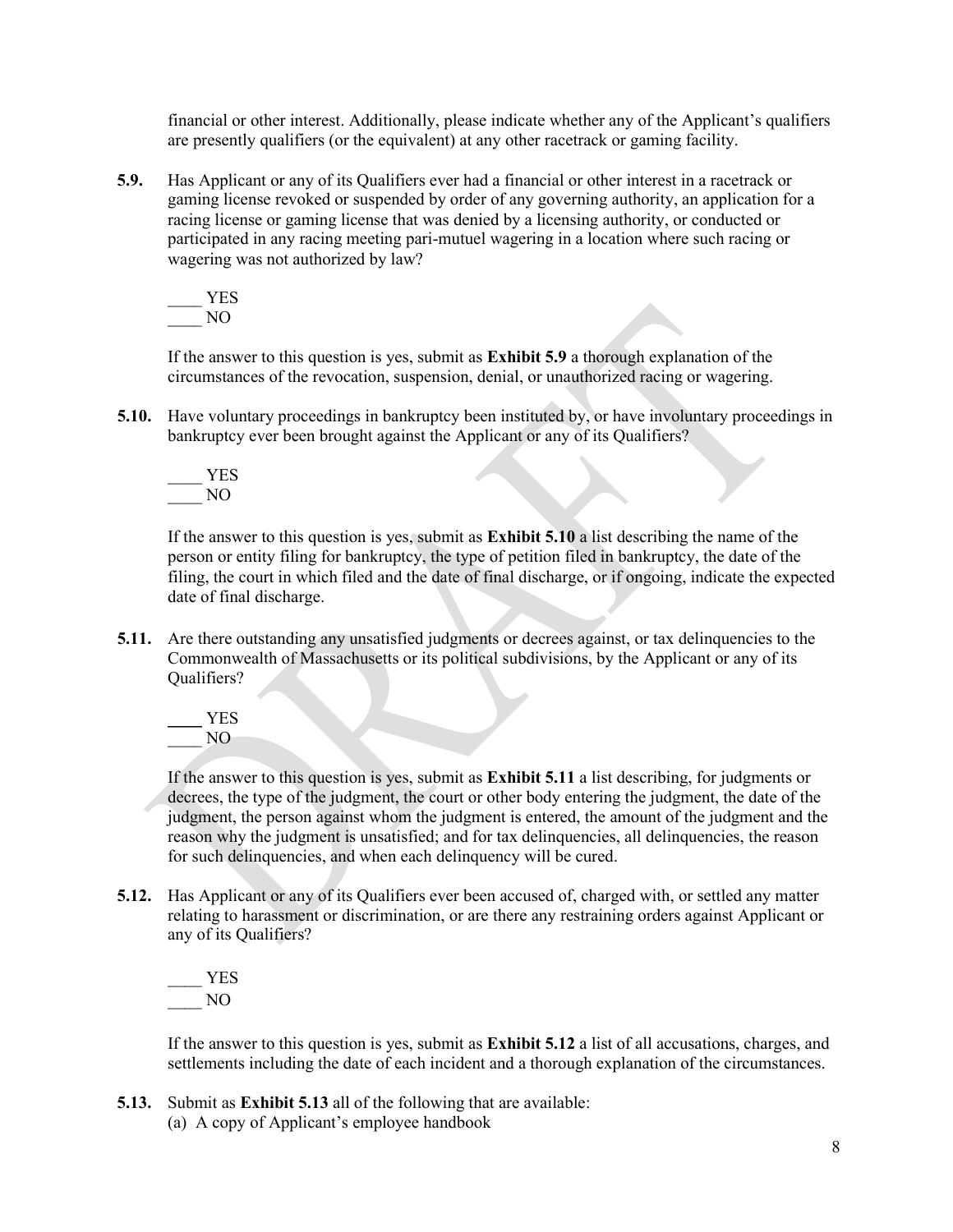- (b) A copy of all of Applicant's policies and procedures regarding internal controls including but not limited to those policies that deal with the handling and protection of money, the placing of wagers both in person and via account deposits, security and surveillance, and method of accounting. Alternatively, a plan for establishing such internal controls.
- (c) A copy of Applicant's audit committee and compliance committee charters as well as a list of the audit and compliance committee members and their relationship to the Applicant
- (d) Any other policies that demonstrate the Applicant's proficiency in general industry standards for business and financial practices, procedures, and controls.

<span id="page-8-0"></span>*Please note: the Commission may condition any license award on Applicant supplying complete and satisfactory information relative to its internal controls and associated practices.*

**5.14** Submit as **Exhibit [5.14](#page-8-0)** the following documents: a copy of the Applicant's most recent audited financial statements, most recent audited or unaudited quarterly financial statement, and an audited profit and loss statement for the Applicant's most recent fiscal year. Please include a description of any interest held by Applicant or any of its Qualifiers in any concessionaire. In the event that the Applicant does not have the requested document, please attach a statement explaining why not.

*Please note: the Commission may condition any license award on Applicant supplying complete and satisfactory financial statements.*

- <span id="page-8-1"></span>**5.15.** Submit as **Exhibit [5.15](#page-8-1)** a list of which, if any of the Applicant's Qualifiers will be involved in funding the proposed project. For each such Qualifier, explain the amount and form of funding the Qualifier intends to provide for the project, and documentation supporting the Qualifier's capacity to provide that funding.
- <span id="page-8-2"></span>**5.16.** Submit as **Exhibit [5.16](#page-8-2)** copies of all policies of insurance carried by Applicant as well as a statement setting forth all other types of insurance carried, or anticipated to be carried, for the protection of employees and patrons.

*Please note: the Commission may impose a license condition requiring Applicant to obtain satisfactory worker's compensation insurance, public liability insurance, jockey insurance, and driver's insurance.*

<span id="page-8-3"></span>**5.17.** Applicant may submit as **Exhibit [5.17](#page-8-3)** a statement explaining any other information relevant to its capacity to hold or conduct honestly managed racing meetings.

*Please note: if awarded a license the licensee will be required to maintain its suitability on an ongoing basis.*

<span id="page-8-4"></span>**5.18.** Applicant may submit as **Exhibit [5.18](#page-8-4)** a statement explaining any other information relevant to "the financial ability of an Applicant to operate a racetrack" and "the necessity of according fair treatment to the economic interest and investments of those who in good faith have provided and maintain such facilities."

*Please note: if awarded a license, the licensee's continued ability to demonstrate the financial ability to successfully operate a racetrack will be part of the Commission's ongoing suitability review.*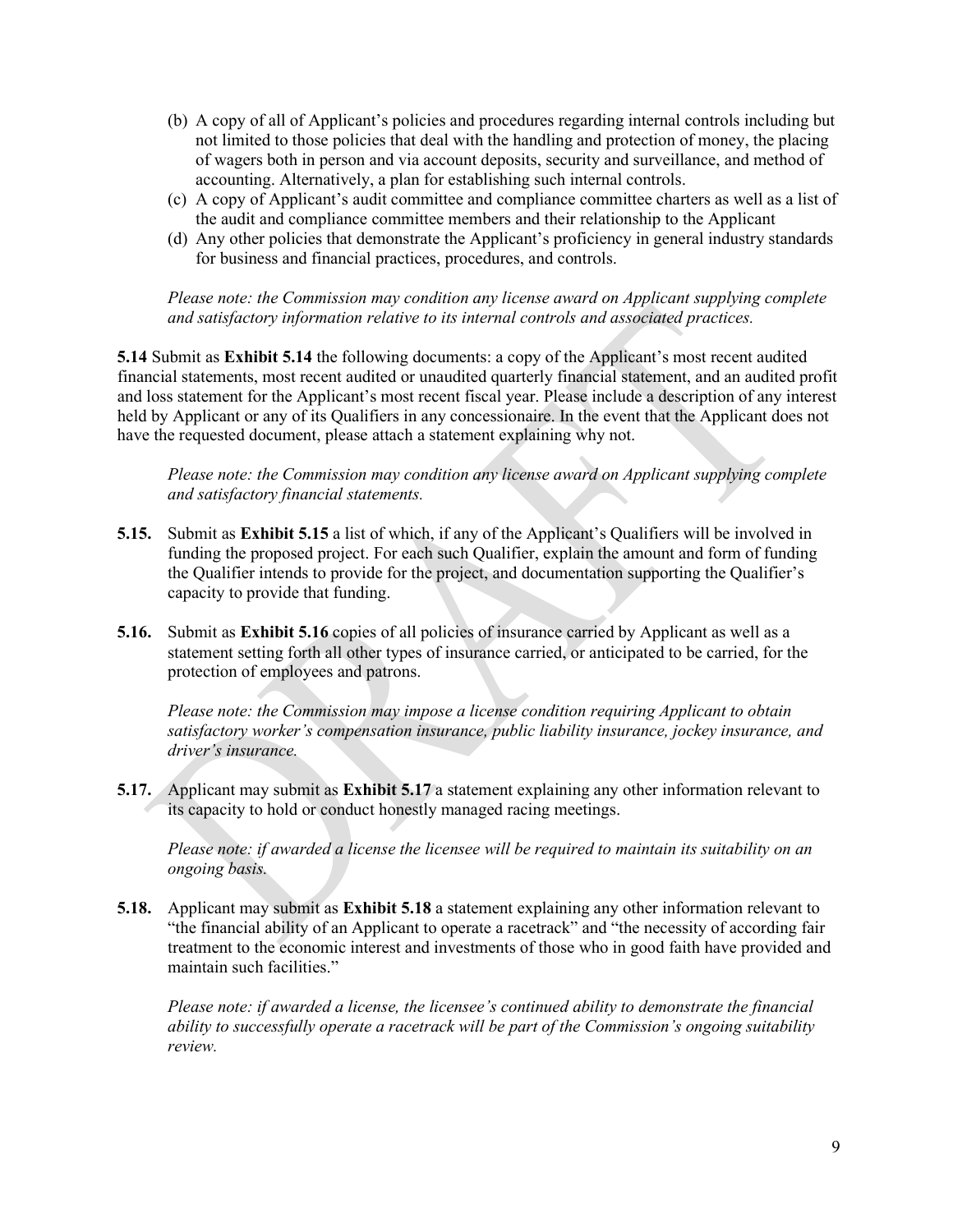# SECTION 6: PUBLIC INTEREST

**In evaluating this application, the Commission will consider "the interest of members of the public in racing competition honestly managed and of good quality." G.L. c. 128A, § 3(i).**

- <span id="page-9-0"></span>**6.1.** Submit as **Exhibit [6.1](#page-9-0)** a statement setting forth the reasons why the Applicant believes that its proposal will be beneficial to the public at large, the Commonwealth, the Applicant, and racing stakeholders.
- <span id="page-9-1"></span>**6.2.** Submit as **Exhibit [6.2](#page-9-1)** a copy of all executed agreements with representative horsemen's organizations. If the Applicant has not yet executed any such agreement, explain Applicant's plans for executing such.

*Please note: an executed 'purse agreement' will be required in advance of the commencement of any racing operations.* 

- <span id="page-9-2"></span>**6.3.** Submit as **Exhibit [6.3](#page-9-2)** the following information, as well as any supporting documentation, analysis, or studies:
	- (a) Projected purses to be paid for the first three years of operation;
	- (b) Projected handle for the first three years of operation;
	- (c) Projected tax revenue and other revenues to be paid to the Commonwealth in the first three years of operation;
	- (d) Projected pari-mutuel revenue to be generated and paid to the Commonwealth in the first three years of operation;
	- (e) Projected attendance for the first three years of operation; and
	- (f) Projections of how many individuals Applicant will employ in the first three years of operation.

*Please note: the Commission may impose a license condition requiring Applicant to submit satisfactory updated projections.*

- **6.4.** Submit as **Exhibit 6.4** a statement describing any support or opposition to the proposed project expressed by the governing body or other government officials of the host and surrounding/nearby communities, including evidence of support or opposition, if in writing.
- **6.5.** Submit as **Exhibit 6.5** a description of the Applicant's plan to attract and employ a diverse workforce (minority, women, veteran) in both construction and operational phases of the proposal. Similarly, please describe the Applicant's plan to make use of minority, women, and veteran's business enterprises as vendors in the construction and operational phases.

## SECTION 7: FACILITIES AND EQUIPMENT

**In evaluating this application, the Commission "must consider the circumstance that large groups of spectators require safe and convenient facilities;" and "the necessity of having and maintaining proper physical facilities for racing meetings." G.L. c. 128A, § 3(i).**

<span id="page-9-3"></span>**7.1.** How does Applicant control the real property on which the race track is proposed to be located (check all that apply):

Fee Simple Ownership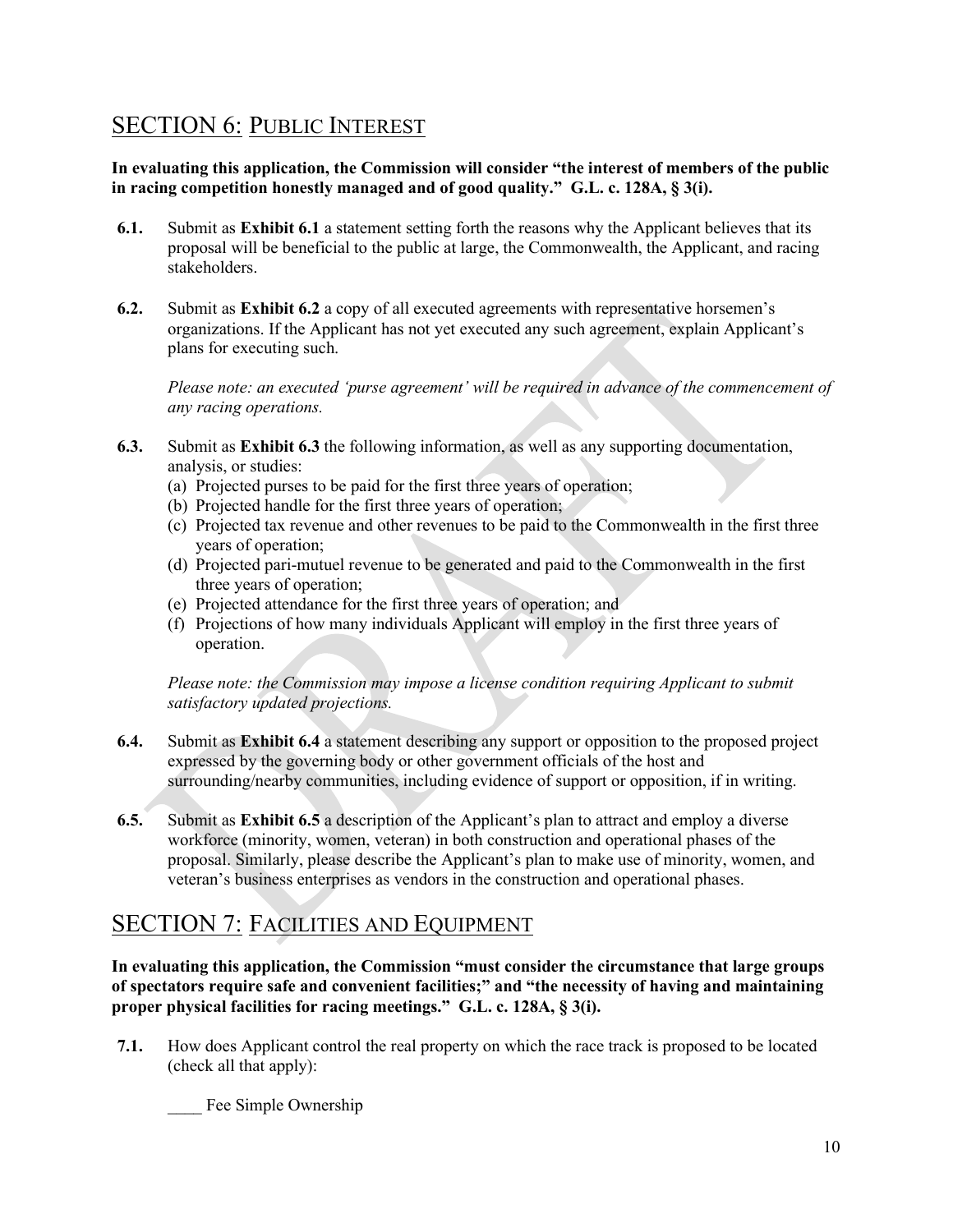\_\_\_\_ Lease Easement \_\_\_\_ Other Interest

Submit as **Exhibit [7.1](#page-9-3)** documentation of all Applicant's fee simple, leasehold, easement, or other interests in the real property on which the racetrack and facilities are proposed to be located.

If Applicant does not control the real property on which the racetrack is intended to be located by fee simple ownership, include the name and address of the fee simple owner or lessor of the real property. If the fee simple owner or lessor is a corporation, LLC, partnership or other business entity, also include a list of the officers, directors, managers, member or other persons with an interest in the fee simple owner or lessor.

<span id="page-10-0"></span>**7.2.** Does Applicant need to acquire any additional real property interests for the purposes of establishing or operating Applicant's proposed facility?

\_\_\_\_ YES \_\_\_\_ NO

If the answer to this question is yes, submit as **Exhibit [7.2](#page-10-0)** a statement explaining the interests still to be acquired, their relevance to Applicant's proposed project, and the Applicant's progress towards and plans for acquiring them.

*Please note: the Commission may impose a license condition requiring that the Applicant acquire all needed real property interests.*

<span id="page-10-1"></span>**7.3.** Submit as **Exhibit [7.3](#page-10-1)** the exact property description, by metes and bounds, including the number of acres in premises, and a plot plan showing the entire proposed premises.

*Please note: the Commission may impose a license condition requiring that the Applicant provide complete and satisfactory information in response to this question.* 

- <span id="page-10-2"></span>**7.4.** Submit as **Exhibit [7.4](#page-10-2)** as much information as is available about equipment planned to be used at the proposed facility and premises, including: the trade name of the equipment; the date of purchase or the date of present contract or lease and expiration date of said contract; or an explanation as to how Applicant will procure any equipment not yet procured:
	- (a) Pari-Mutuel Equipment;
	- (b) Starting Gate;
	- (c) Photo Finish Camera;
	- (d) Film Patrol;
	- (e) Timing Devices;
	- (f) Inter-communication system;
	- (g) Public Address System;
	- (h) Closed Circuit Television System;
	- (i) Horse Shoe Board; and
	- (j) Scales.

*Please note: the Commission may impose a license condition requiring that the Applicant provide complete and satisfactory information on equipment to be used at the proposed facility and premises.*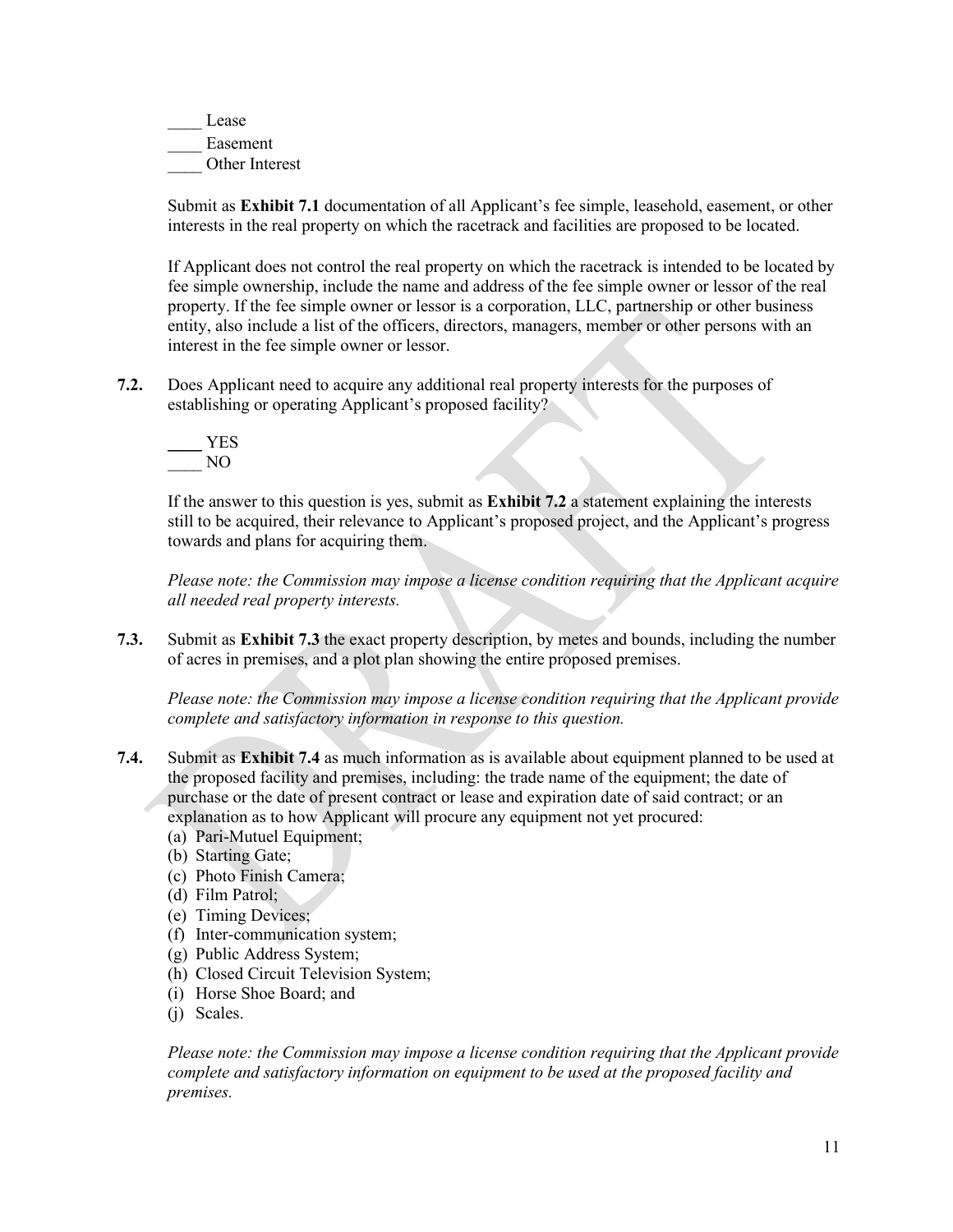<span id="page-11-0"></span>**7.5.** Does the Applicant anticipate leasing or renting any part of the proposed premises to a third-party vendor, or allowing an entity other than the licensee to operate any parts of the proposed premises (i.e.- restaurants, entertainment, etc.)?

If yes, please submit as **Exhibit [7.5](#page-11-0)** a list describing all such agreements.

*Please note: the Commission may impose a license condition requiring that the Applicant provide complete and satisfactory information relative to this issue.*

- <span id="page-11-1"></span>**7.6.** Submit as **Exhibit [7.6](#page-11-1)** as much information as is available relative to security measures which will be employed for the protection of patrons, employees, occupational licensees, and horses, and the control of traffic within the premises and on roads leading to and from the said premises. This statement should include but not be confined to:
	- (a) Number of uniformed police officers projected to be on duty each day inside the track;
	- (b) Whether such police officers will be regular police officers or special officers;
	- (c) Number of uniformed police officers detailed to traffic within the premises and on roads leading to and from the premises before, during and after racing hours;
	- (d) Number of plain clothes officers or detectives assigned within the track proper;
	- (e) System to be used for the detection and suppression of illegal gambling within the premises;
	- (f) Name of person who will be in charge of security within the track proper;
	- (g) Name of person who will have supervision of traffic control within the premises of the Applicant and will act as liaison between the Applicant and local police authorities in the control of traffic outside of the premises of the Applicant;
	- (h) Name of police authority that has been consulted in setting up security measures within the track and the control of traffic within and outside of the premises of the Applicant.
	- (i) A detailed statement of measures which will be employed in the policing of the stable area. This statement should include but not be confined to:
	- (j) Is stable area enclosed? If so, describe:
		- (1) Method of enclosure;
		- (2) Number of gates to enclosure, where located and method of control;
		- (3) System of passes to be issued to persons employed in stable area;
		- (4) Method to be followed in allowing persons in and out of stable area;
		- (5) Number of uniformed police officers to be assigned to the stable area indicating the number in daytime hours and nights;
		- (6) Number of plain clothes officers or detectives to be assigned to the stable area, days and nights; and
		- (7) Name of person who will oversee policing in the stable area.

*Please note: the Commission may condition any license award on Applicant providing complete and satisfactory information about the security measures listed above.* 

### SECTION 8: WAGERING AND SIMULCASTING

<span id="page-11-2"></span>**8.1.** Does Applicant intend to offer account deposit wagering?

\_\_\_\_ YES \_\_\_\_ NO

If the answer is yes, submit as **Exhibit [8.1](#page-11-2)** a general proposal for account deposit wagering, including any service providers Applicant intends to use for the Applicant's account wagering operations.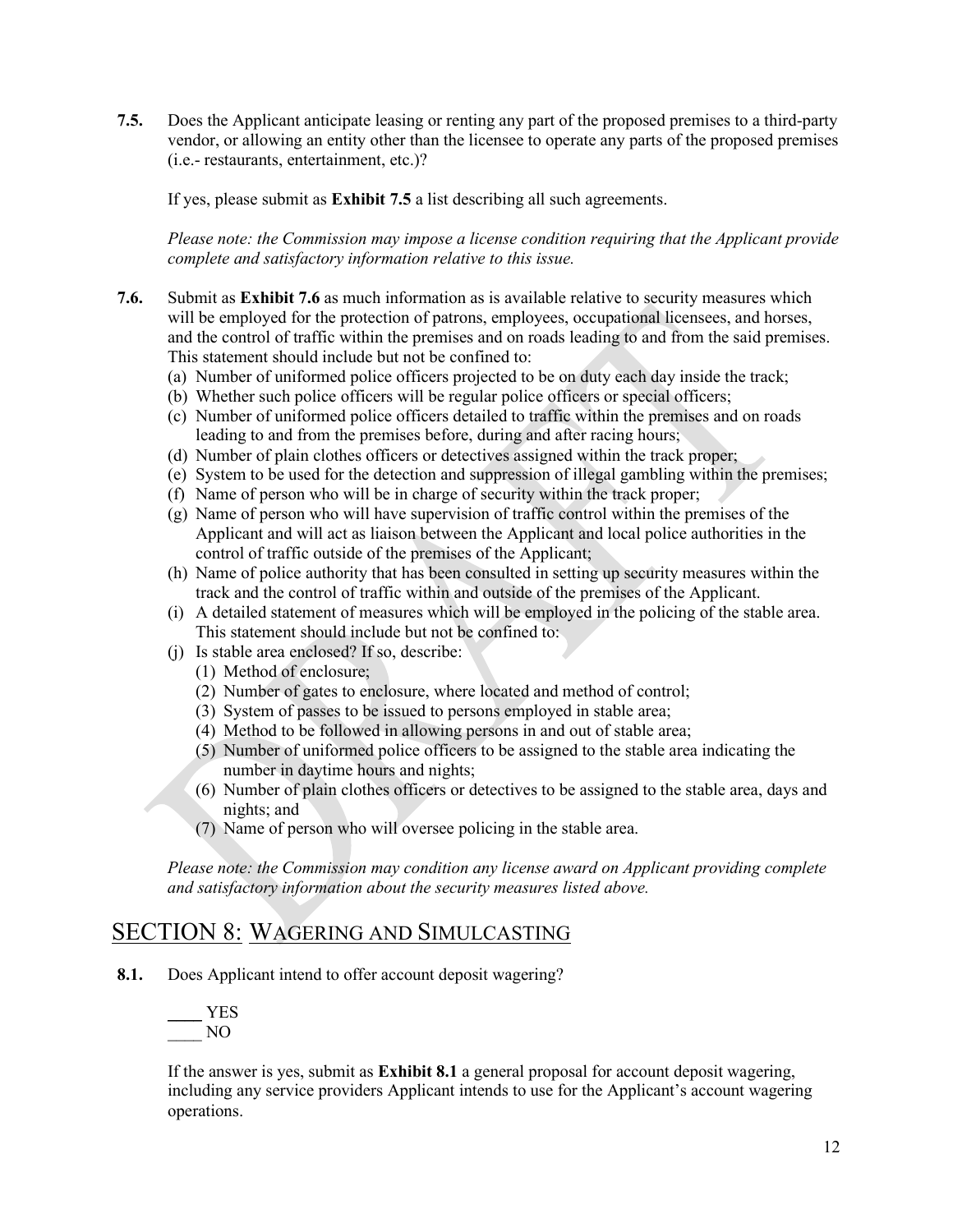*Please note: the Commission may condition any license award on Applicant providing a complete and satisfactory proposal for account deposit wagering in accordance with 205 CMR 6.20*.

**8.2.** In accordance with G.L. c. 128C, § 2, "no racing meeting licensee shall simulcast live races in *any racing season unless the racing meeting licensee is licensed to and actually conducts at least* 900 live races over the course of not less than 100 calendar days during that racing season with no fewer than 7 races completed on any of those 100 calendar days."

Does Applicant intend to simulcast?

\_\_\_\_ YES \_\_\_\_ NO

Does the Applicant anticipate meeting the statutory minimum number of live races and race days in order to simulcast?

\_\_\_\_ YES \_\_\_\_ NO

*Please note: the Commission may condition any license award on Applicant providing additional, satisfactory information on proposed simulcast imports and exports in accordance with G.L. c. 128C.*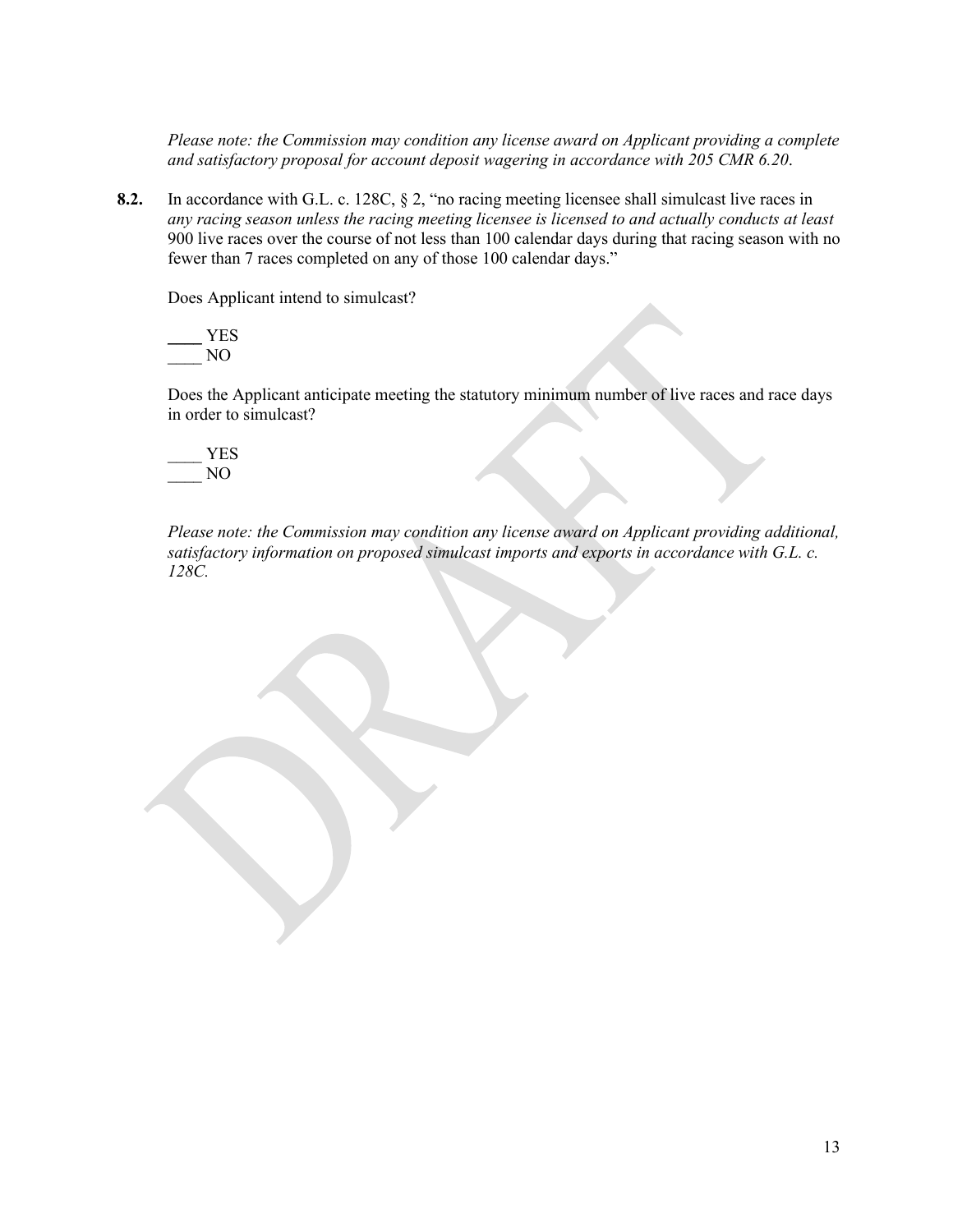## SECTION 9: GENERAL CONDITIONS, ATTESTATION, AND SIGNATURES

Applicant understands and agrees that approval of a race meeting by the Commission does not establish the Commission as the insurer or guarantor of the safety or physical condition of the association's facilities or purse of any race.

By submitting this application, Applicant agrees to indemnify, save, and hold harmless the Commission and its staff, in their professional and personal capacities, from any and all liability arising from either unsafe conditions at the Applicant's premises, or any default in the payment of purses.

Applicant agrees to comply with all federal, state, or local laws, rules, regulations or ordinances, now in effect or hereafter adopted applicable to Applicant's activities allowed under a license granted by the Commission.

Applicant shall maintain, in an approved depository, those amounts deducted from the pari-mutuel handle for distribution for the purposes specified in G.L. c. 128A, 128C, and Commission rules.

Applicant and its managing officers shall be jointly and severally responsible to ensure that the amounts retained from the pari-mutuel handle are distributed according to G.L. c. 128A, 128C, and Commission regulations.

Applicant and its managing officers shall ensure that all purse monies, disbursements, and appropriate nomination race monies are available to make timely distribution in accordance with G.L. c. 128A, and Commission regulations.

Applicant agrees that if a license is granted, it will become the duty of Applicant, as long as the license shall remain in effect, to file with the Massachusetts Gaming Commission such reports as may be required by G.L. c. 128A and 128C now in effect or as hereafter amended and such rules and regulations as it has adopted or may hereafter adopt, and to make such payments as may be required by law, and for failure so to do, the licensee shall incur the penalties set forth in G.L. c. 128A and 128C, or in such rules and regulations as said Massachusetts Gaming Commission has adopted or may hereafter adopt.

Applicant agrees that any construction on the premises covered by this application shall be subject to the inspection by employees of the Commission, and to that end further agrees that the Commission, its agents, representatives or employees, shall have access to the same during construction, and further agrees to so construct in strict accordance with such plans and specifications as may hereafter be approved by the Commission and to pay for the cost and expense incurred for the study and approval of the plans and specifications and inspection of the construction by the Massachusetts Gaming Commission. Applicant further agrees that all buildings erected or to be erected on the premises here involved may be inspected by the Massachusetts Gaming Commission and their duly authorized agents, representatives, or employees at any time, with or without prior notice to Applicant.

Applicant agrees that all exhibits, statements, plans reports, papers, etc. submitted with the application are made a part hereof and are incorporated into this application as if set forth herein in full. Further, the applicant agrees that it shall have an affirmative obligation to abide by every statement made in this application to the Commission should it be awarded a license.

Applicant states under penalty of perjury that the answers provided in this application are true and correct to the best of its knowledge and understanding. Applicant agrees that any license which may hereafter be granted is predicated upon statements and answers herein contained and that if the Commission determines that any information provided herein is false or misleading said license may be revoked.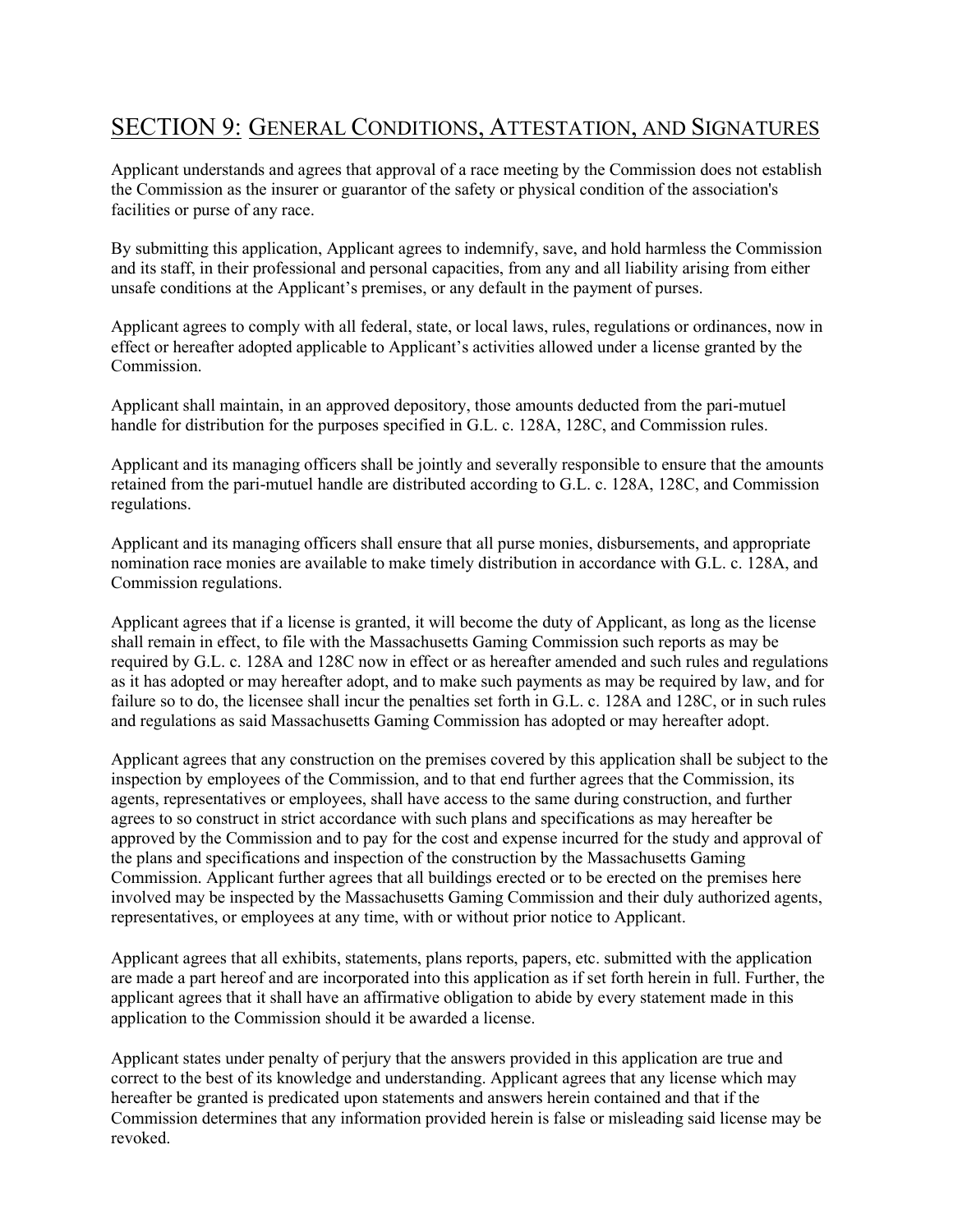| Applicant: |  |  |
|------------|--|--|
|            |  |  |
|            |  |  |
|            |  |  |
|            |  |  |
|            |  |  |
| Signature: |  |  |
|            |  |  |
|            |  |  |
|            |  |  |
| Date:      |  |  |
|            |  |  |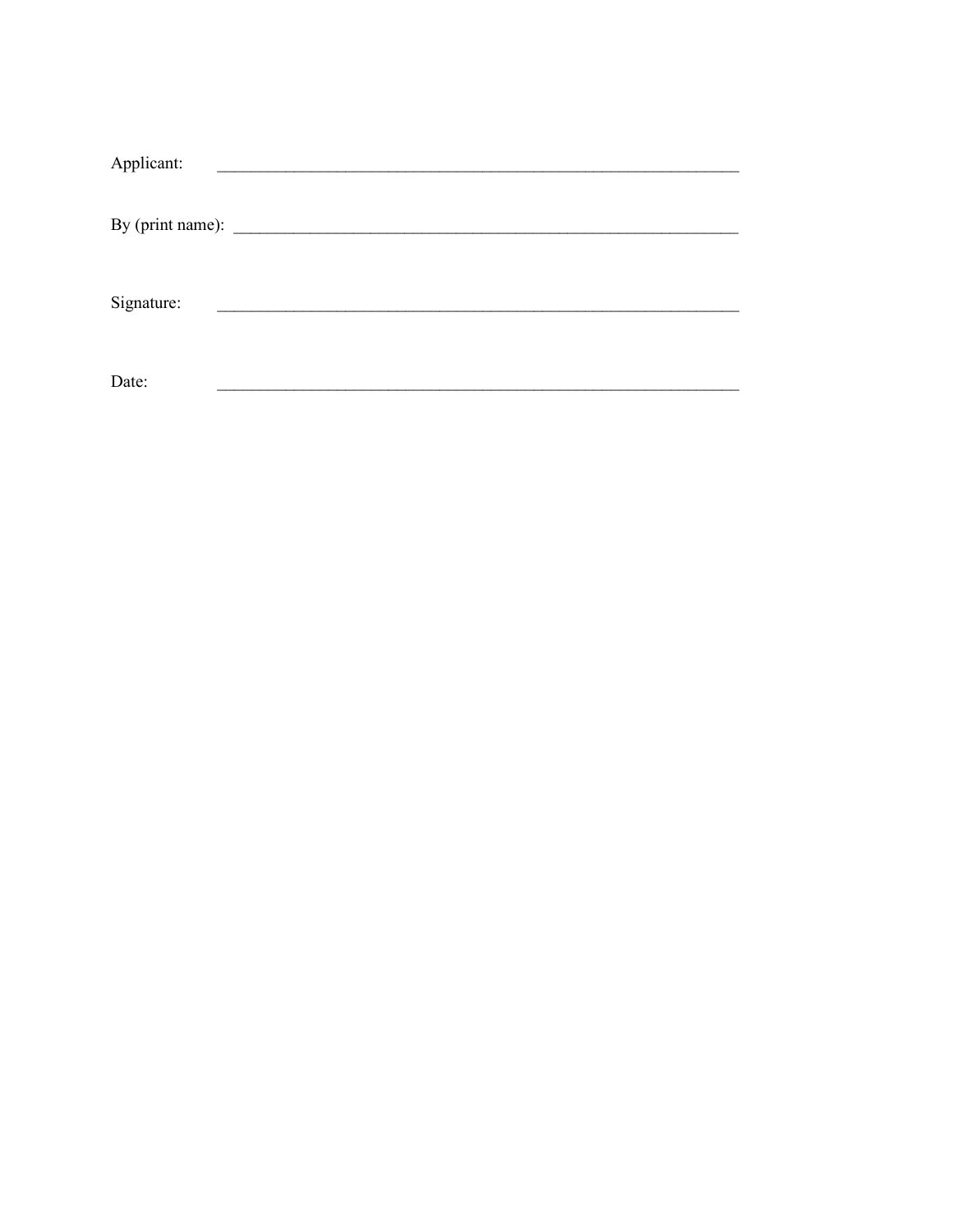#### **AFFIDAVIT BY INDIVIDUAL APPLICANT**

| Commonwealth of Massachusetts, County of                                                                                                      |                       |
|-----------------------------------------------------------------------------------------------------------------------------------------------|-----------------------|
| being duly sworn, upon oath<br>deposes and says that: The answers, statements and declarations made in the foregoing application are<br>true. |                       |
| Subscribed and sworn to before me this<br>day of                                                                                              |                       |
|                                                                                                                                               | Signature of Affiant  |
| administrating oath                                                                                                                           | Signature of officer  |
|                                                                                                                                               | Title of such officer |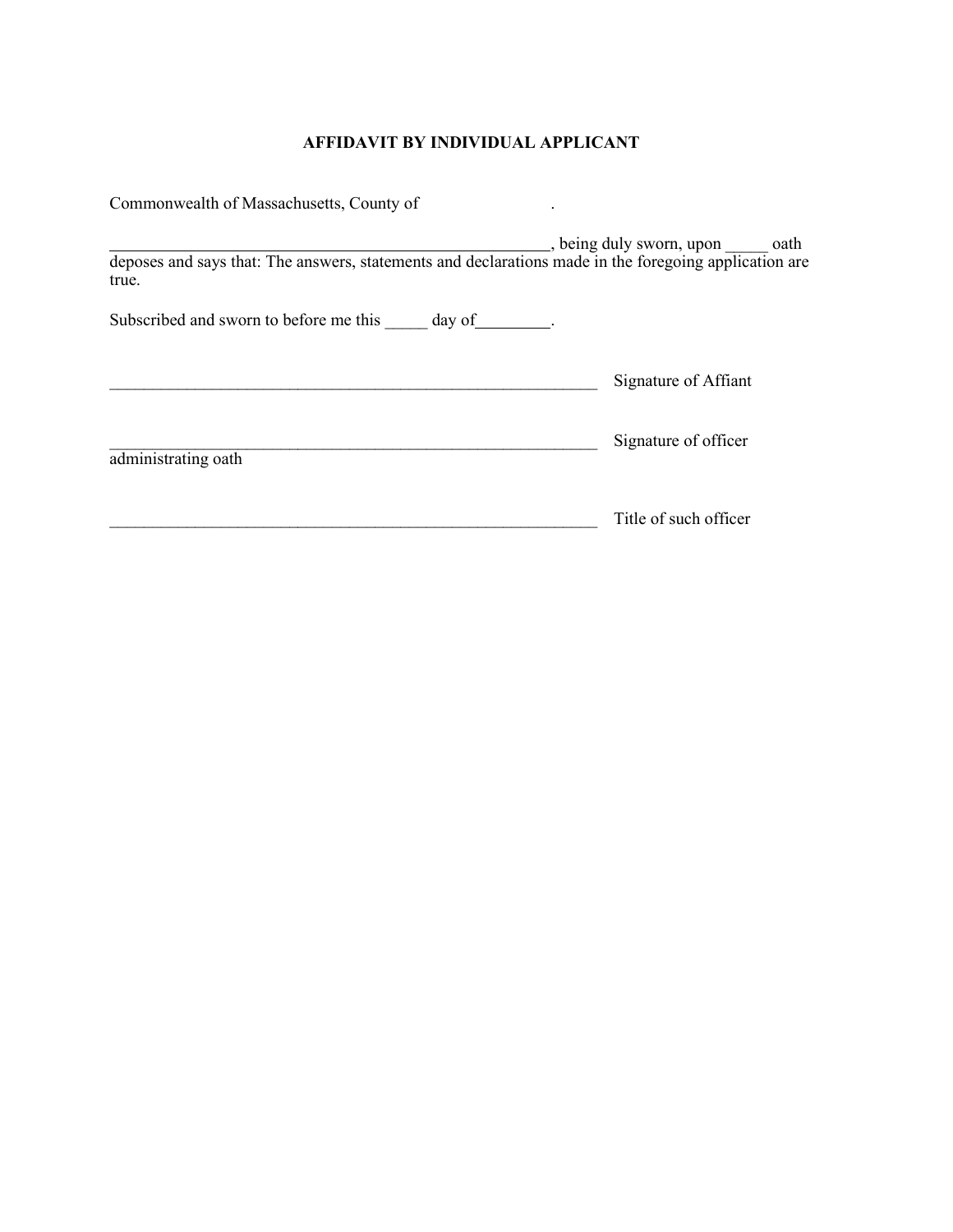#### **AFFIDAVIT BY CORPORATE APPLICANT**

Commonwealth of Massachusetts, County of .

|                     |                                                                                                                                                                               | , being duly          |
|---------------------|-------------------------------------------------------------------------------------------------------------------------------------------------------------------------------|-----------------------|
|                     | sworn, upon _______ oath deposes and says that:                                                                                                                               |                       |
|                     | 1. $\frac{1}{\text{named as the Application and signed the foregoing application}}$                                                                                           | of the corporation    |
| 2.                  | was duly authorized by the Board of Directors of said corporation to sign said<br>application in its name and in its behalf.                                                  |                       |
| 3.                  | has read and fully understands all of the questions pertaining to such Applicant<br>and that all of the foregoing answers, statements and declarations made thereto are true. |                       |
|                     | Subscribed and sworn to before me this ______ day of ________.                                                                                                                |                       |
|                     |                                                                                                                                                                               | Signature of Affiant  |
| administrating oath |                                                                                                                                                                               | Signature of officer  |
|                     |                                                                                                                                                                               | Title of such officer |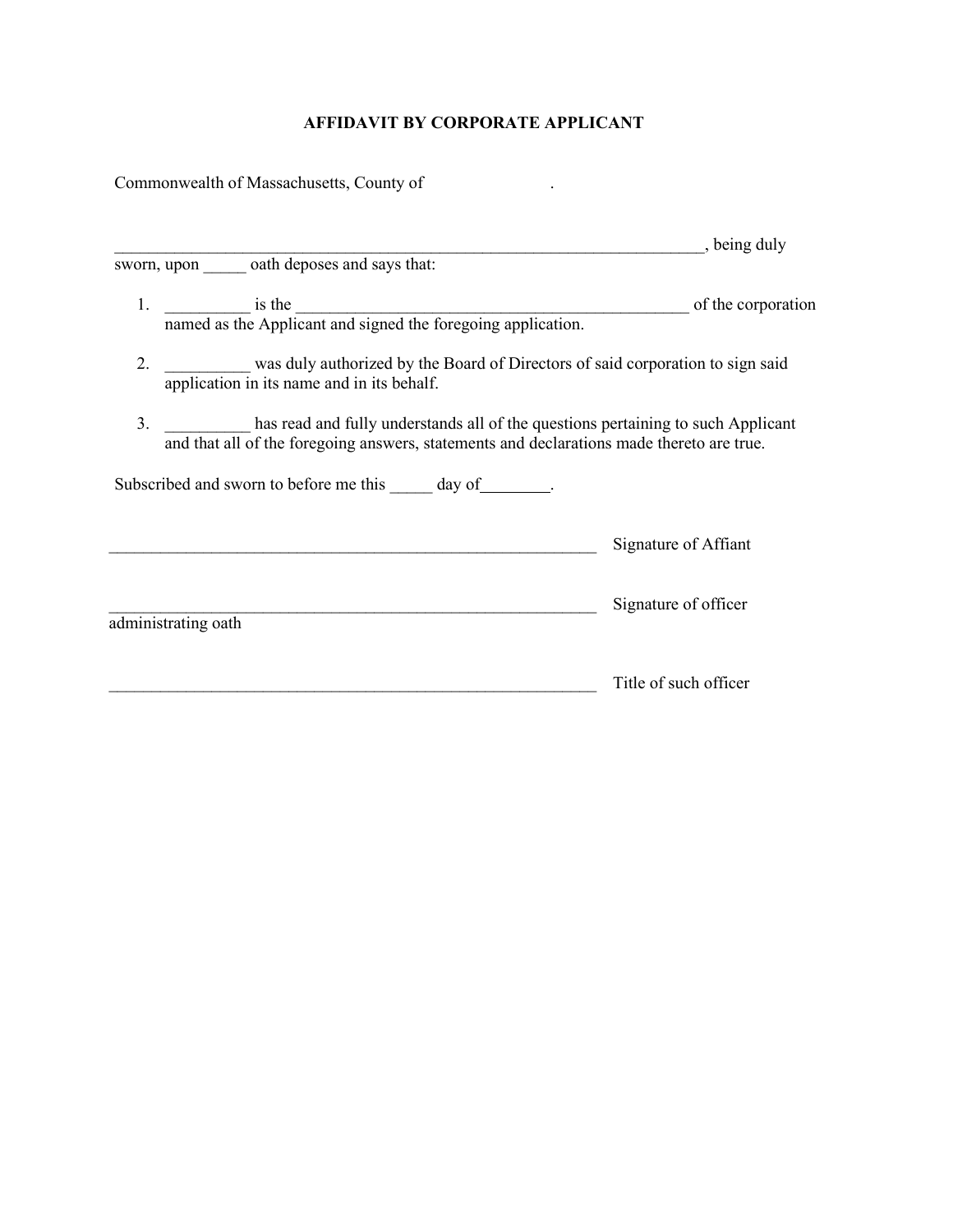#### **AFFIDAVIT BY PARTNERSHIP APPLICANT**

|    | Commonwealth of Massachusetts, County of ______________.                                                                                                                      |
|----|-------------------------------------------------------------------------------------------------------------------------------------------------------------------------------|
|    | being duly sworn, upon ______ oath deposes                                                                                                                                    |
|    | and says that:                                                                                                                                                                |
|    | application. is a partner of the partnership named as the Applicant in the foregoing                                                                                          |
| 2. | is duly authorized to sign said application in its name and on its behalf.                                                                                                    |
| 3. | has read and fully understands all of the questions pertaining to such Applicant and<br>that all of the foregoing answers, statements and declarations made thereto are true. |
|    | Subscribed and sworn to before me this ______ day of ________.                                                                                                                |
|    | Signature of Affiant                                                                                                                                                          |
|    | Title                                                                                                                                                                         |
|    | Signature of officer administrating oath                                                                                                                                      |
|    |                                                                                                                                                                               |